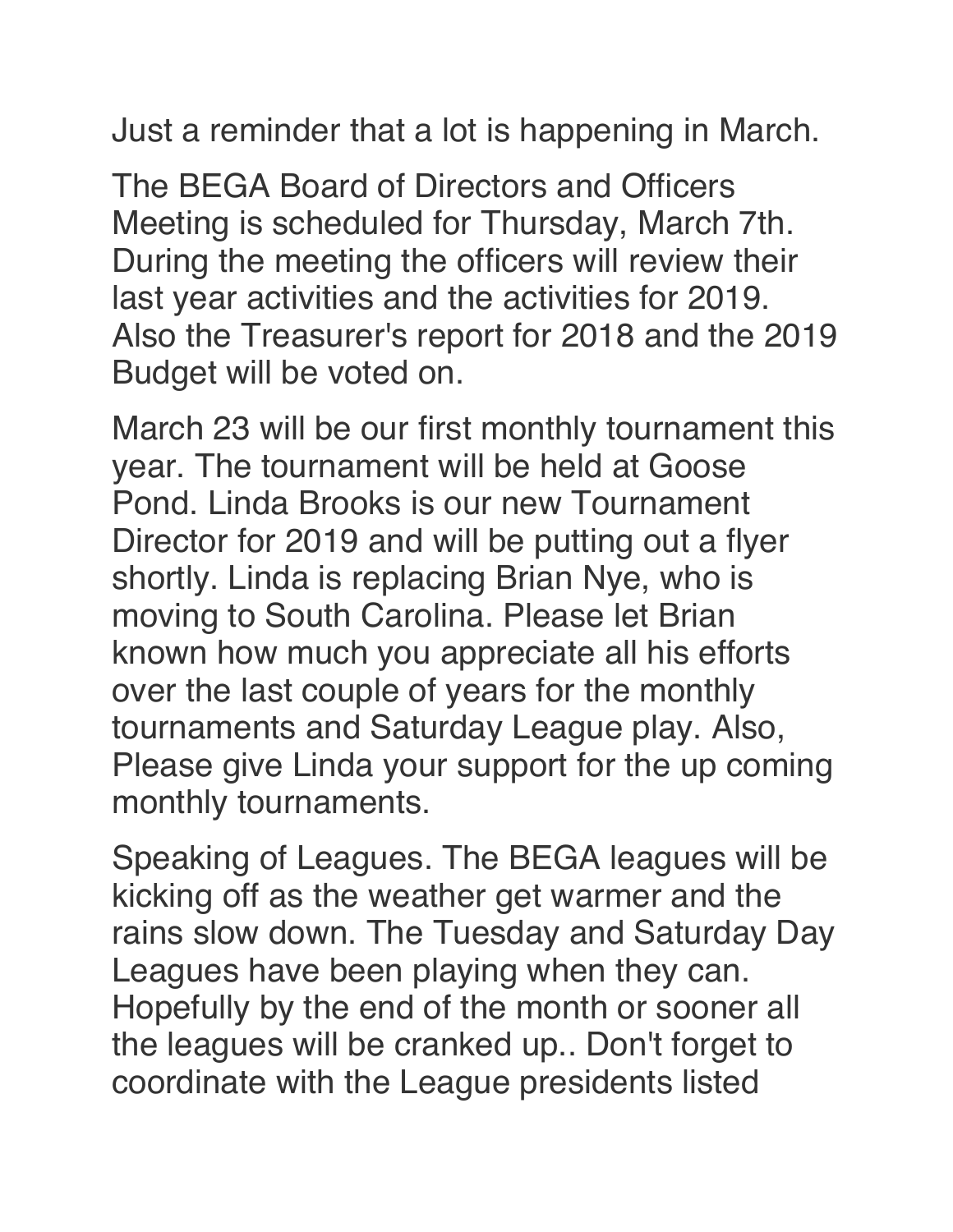below to get on the league rosters you would like to play in

Monday League - Dave Hall

davebarb@knology.net Tuesday League - Harry Wiley hwiley4@icloud.com Wednesday League -Larry Bryan lwbryangators@gmail.com Saturday League - Lance Morris lance@morrisal.net/Jay McCluskey jay\_mccluskey@hotmail.com

or Stephen Ellzey ellzey1103@comcast.net Also for the Monthly Tournaments - Linda

Brooks linda.brooks@Knology.net Also, March 20 is the deadline for signup for the Travel'n Golf

Spring Tournament in Mesquite, NV. If you are interested in going and haven't signed up, Please do so ASAP. The Signup form is on the BEGA Website at the following location http:// www.begainc.org/2019/Mesquite/Mesquite.htm

OR you can contact Linda or Mike Pline lindapline@charter.net or michaelpline@charter.net

If you have free time and would like to help our association with the leagues, tournaments or Travel'n Golf, please contact the above. They will